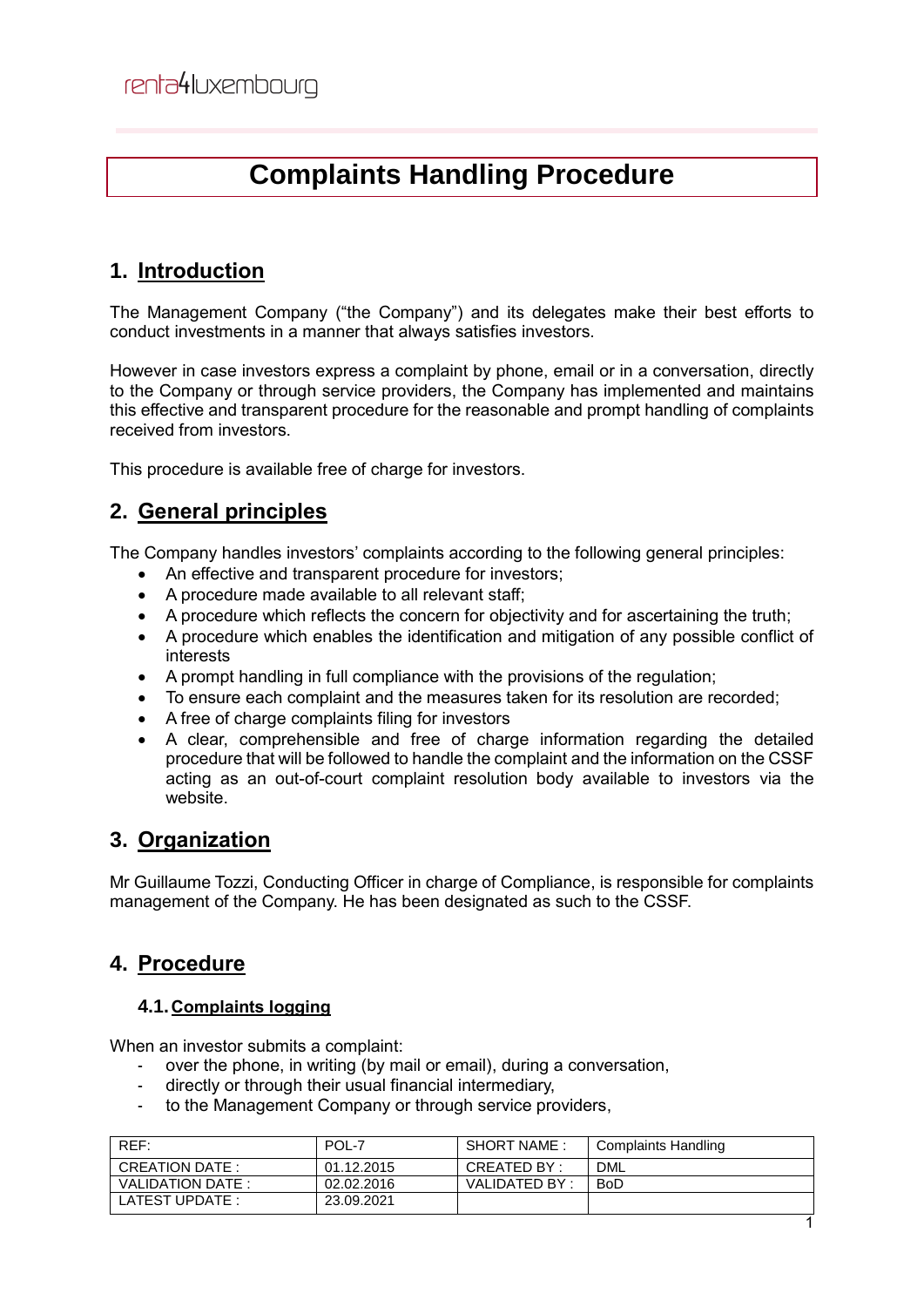the Management Company promptly contacts him to acknowledge receipt of the complaint and/or bring an answer.

As the complaints are more likely to be received by the service providers, the service providers that receive it forward it to the Company's Compliance Officer.

The Compliance Officer investigates the complaint so that he is able to provide a clear and documented answer to the investor according to the general principles.

The Compliance Officer logs all received complaints on the complaints monitoring register.

#### **4.2.Follow-up / Investigation / Resolution**

In all cases, the Compliance Officer determines whether an appropriate detailed answer can be provided within ten (10) Business Days following the date of the receipt of the Complaint by the Compliance Officer.

In case an appropriate detailed answer can be provided, the service providers prepare the answer and submit it for review and approval to the Compliance Officer, who submit it to the Board of Directors of the Company if required

In case an appropriate detailed answer cannot be provided within ten (10) Business Days following the date of receipt of the complaint by the Compliance Officer, a first letter is addressed to the Client within ten (10) Business Days following the date of receipt of the Complaint by the Compliance Officer. This letter mentions the investigation in progress, the name and contact details of the Compliance Officer, and asks eventually for further background information about the complaint. A second letter giving the final answer is prepared in one (1) month.

The Compliance Officer liaises with the service providers or other parties related to the complaint to inform them and to seek further information.

All mails / emails to complaining investors must be reviewed by the Compliance Officer and written in English or any official language of the Grand-Duchy of Luxembourg.

The Compliance Officer updates the complaint register with the incoming and out coming mails and emails.

The Compliance Officer, with the assistance of the service providers, undertakes an examination of the service providers' policies and procedures to determine if these may need to be corrected or amended to prevent a recurrence of the issues that generated the complaints.

#### **4.3.Non-satisfaction of the complainant**

Where the complainant did not obtain an answer or a satisfactory answer at the level at which s/he submitted his/her complaint in the first instance, the latter has the opportunity to rise the complaint up to the level of the Management. In this respect, the complainant is provided with the contact details of a person responsible at this level.

The person responsible at the level of the management is in charge of the implementation and the efficient operation of a structure as well as the internal procedure for complaint handling referred to in paragraph (1). Subject to prior information of the CSSF on the arrangements to ensure that the full application of the provisions of this section remains assured, the person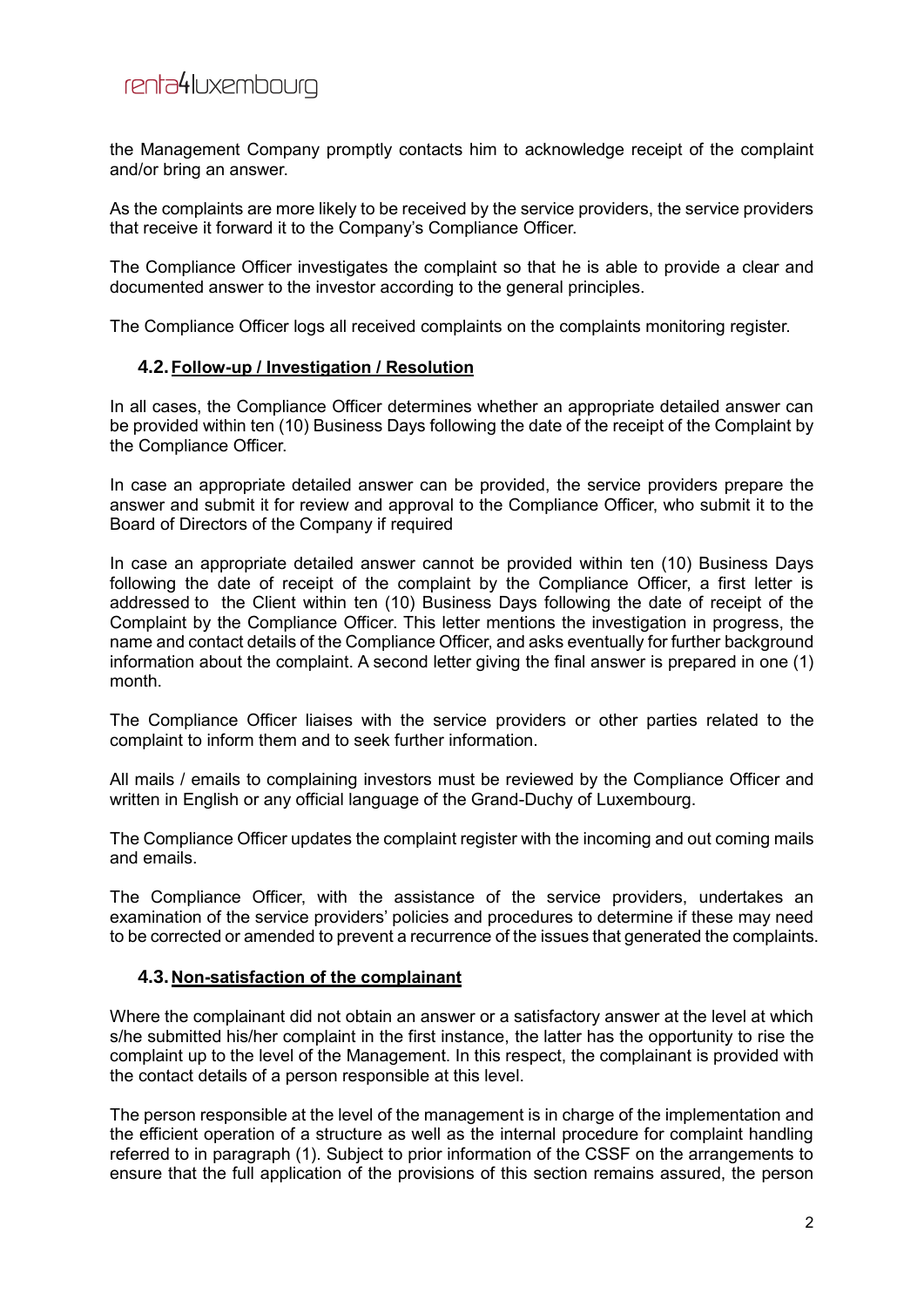responsible at the level of the management may delegate the management of the complaints internally.

The Company ensures that each complaint as well as each measure taken to handle it are properly registered. Moreover, the Company ensures that each complainant is informed of the name and contact details of the person in charge of his/her file.

The Company also provides the complainant with a full explanation of his/her position as regards the complaint.

The Company informs the complainant, on paper or by way of another durable medium, of the existence of the out-of-court complaint resolution procedure at the CSSF. If the case arises, the Company confirms his/her decision to have recourse to the out-of-court complaint resolution procedure to resolve the dispute. Where the Company has undertaken to resort to the out-of-court complaint resolution procedure with the CSSF, the Company sends to the complainant a copy of the present regulation or the reference to the CSSF website, as well as the different means to contact the CSSF to file a request, to the complainant.

The Company informs the complainant, on paper or by way of another durable medium, that s/he can file a request with the CSSF and that, in this case, his/her request must be filed with the CSSF within one year after s/he filed his/her complaint with the Company.

In the case of complaints within the meaning of point (5) of Article L. 411-1(1) of the Consumer Code<sup>1</sup>, evidence of the existence and accuracy of the information provided and the date at which it was provided is incumbent on the Company.

#### **4.4.Escalation**

On a quarterly basis, the Complaints Handling Officer informs the Board of Directors of the Company about complaints received and ongoing actions to solve them.

In case the complaint appears to be significant in terms of risk, reputation or financial impact for the Fund, the Compliance Officer informs immediately the Board of Directors of the Company, which decides the course of actions.

## **5. Reporting**

 $\overline{a}$ 

The Compliance Officer reports annually the number of complaints received to the CSSF, the nature and status of the each of them.

### **6. Control points reminder**

| <b>Name of the Control</b>                                                                                                           | <b>Team in Charge</b>     | <b>Periodicity</b>                    |
|--------------------------------------------------------------------------------------------------------------------------------------|---------------------------|---------------------------------------|
| Complaints Register creation and                                                                                                     | <b>Compliance Officer</b> | is<br>When a<br>complaint             |
| maintenance                                                                                                                          |                           | received by the Compliance<br>Officer |
|                                                                                                                                      |                           |                                       |
| Report to Board of Directors                                                                                                         | <b>Compliance Officer</b> | Quarterly                             |
| Annual Report to the CSSF                                                                                                            | <b>Compliance Officer</b> | Annually                              |
| Ensuring that the investors are able to<br>file a complaint and<br>get the<br>information regarding the procedures<br>free of charge | <b>Compliance Officer</b> | Annually                              |

<sup>1 «</sup>litige de consommation»: tout litige national ou transfrontalier survenant entre un consommateur et un professionnel concernant les obligations contractuelles découlant d'un contrat de vente ou de service;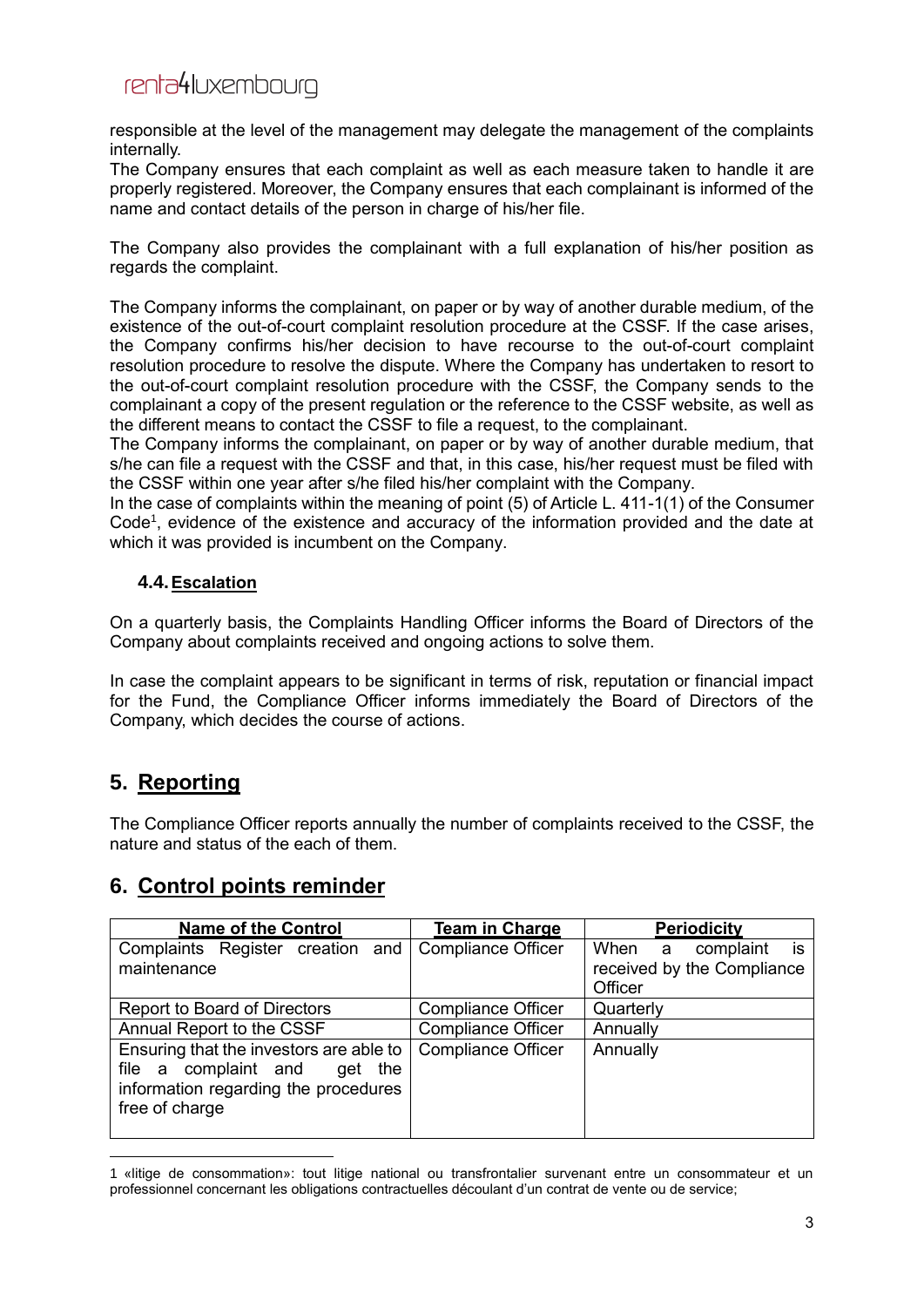| that<br>the<br>unsatisfied<br>Ensuring<br>complainant<br>has<br>the<br>to<br>access<br>management level."                                                                                                                                                                                                                                                                                                                                                                                                                                    | <b>Compliance Officer</b> | In case of occurrence                              |
|----------------------------------------------------------------------------------------------------------------------------------------------------------------------------------------------------------------------------------------------------------------------------------------------------------------------------------------------------------------------------------------------------------------------------------------------------------------------------------------------------------------------------------------------|---------------------------|----------------------------------------------------|
| Ensuring that a person at the level of<br>management<br>the<br>has<br>been<br>designated for the implementation of<br>structure and internal procedure for<br>complaints handling, whose name<br>has been communicated to the CSSF.<br>If a delegation has taken place,<br>ensuring that the CSSF is duly<br>informed on the extent to which the<br>arrangements to ensure that the full<br>application of the provisions on the<br>implementation of<br>structure<br>and<br>internal procedures for complaints<br>handling remains assured. | <b>Compliance Officer</b> | of<br>each change<br>the<br>At<br>person in charge |
| Ensuring that the measures taken are<br>recorded and that the name and<br>contact of the person in charge of its<br>file is provided to the complainant.                                                                                                                                                                                                                                                                                                                                                                                     | <b>Compliance Officer</b> | In case of occurrence                              |
| Ensuring that the Company provides<br>a clear, comprehensible, precise and<br>information<br>up-to-date<br>on<br>their<br>complaint handling process and the<br>complainant is informed in due time.                                                                                                                                                                                                                                                                                                                                         | <b>Compliance Officer</b> | In case of occurrence                              |
| Ensuring that all the measures of<br>Section 3.3 are implemented                                                                                                                                                                                                                                                                                                                                                                                                                                                                             | <b>Compliance Officer</b> | In case of occurrence                              |
| Ensuring that the Company analyses<br>related<br>the<br>data<br>to<br>complaints<br>handling and takes the appropriate<br>measures in order to identify and treat<br>any recurring problem, legal and<br>operational risks.                                                                                                                                                                                                                                                                                                                  | <b>Compliance Officer</b> | Annually                                           |

## **7. Reminder of the Rules**

#### *CSSF REGULATION 18/698: Section 5.5.5.: Claim and complaint handling*

360. Every IFM must have a complaint management policy in accordance with Article 15 of CSSF Regulation 16-07. This policy must be defined, endorsed and implemented by the senior management of the IFM. The complaint management policy must be set out in a written document and must be formalised in an internal complaint resolution procedure made available to all relevant staff. This procedure must be effective and transparent in order to handle the complaint reasonably and promptly in full compliance with the provisions of above-mentioned regulation. It must reflect the concern for objectivity and for ascertaining the truth. It must also enable the identification and mitigation of any possible conflicts of interest.

361. The name of the conducting officer responsible for the handling, centralisation and monitoring of complaints must be communicated to the CSSF. Subject to prior notification to the CSSF and in accordance with Article 15(3) of CSSF Regulation 16-07, the person responsible at senior management level may delegate internally the complaint management.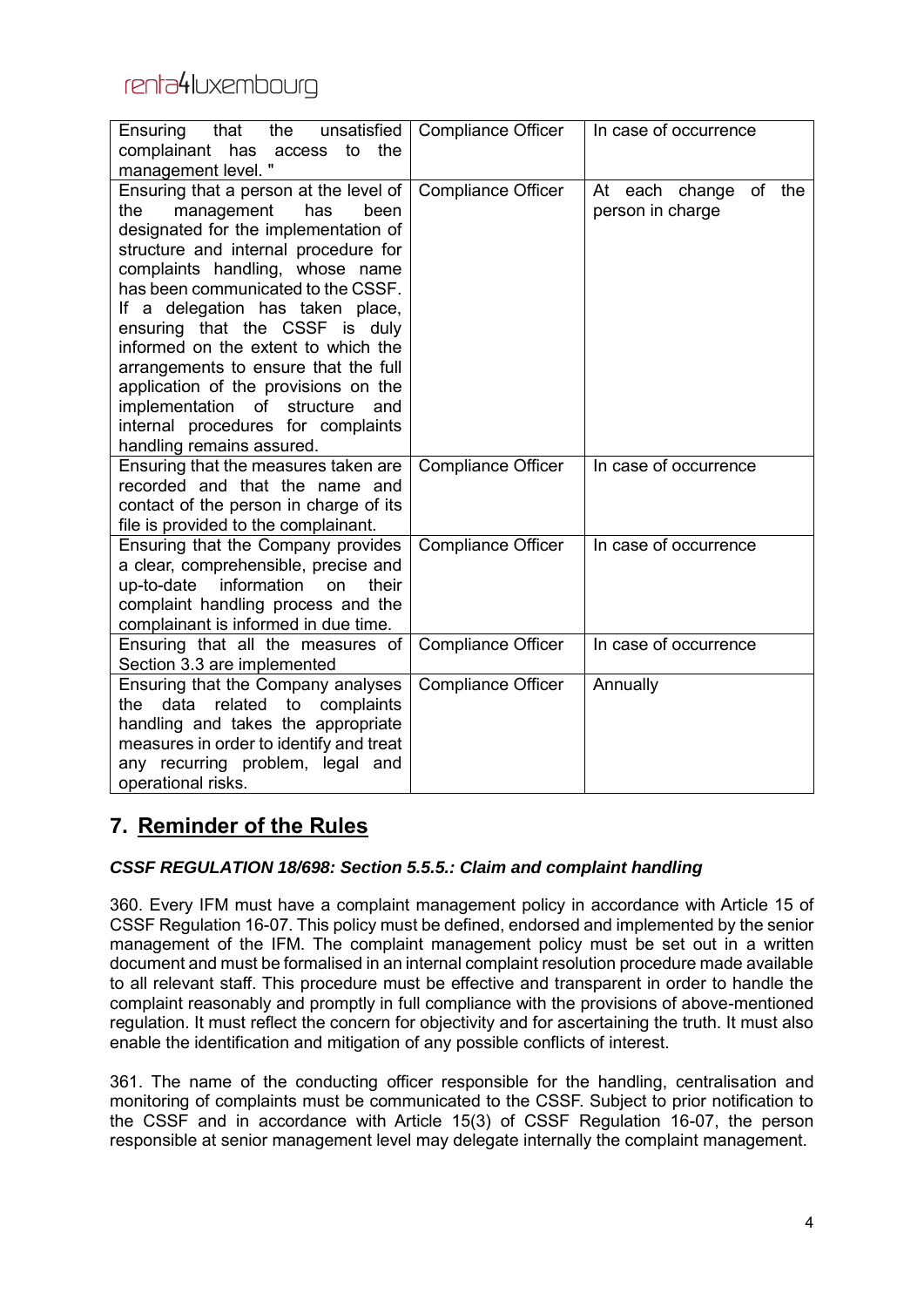362. In accordance with Article 16(3) of CSSF Regulation 16-07 and as detailed in Section 3 of Circular CSSF 17/671, the conducting officer responsible for complaint handling must communicate to the CSSF, on an annual basis, a table including the number of complaints registered by the professional, classified by type of complaints, as well as a summary report of the complaints and of the measures taken to handle them. In addition, the reasons for the complaints as well as the progress made in their handling must be stated. This summary report may be included in the report of the compliance function referred to in point 257.

363. Every IFM must submit this table and summary report to the CSSF within five months following the end of the financial year of the IFM.

364. Moreover, the initial authorisation request of an IFM must comprise a description of the procedures for handling claims and complaints implemented by the IFM.

365. A specific mandate for the handling of complaints may be given to a specialised third party established in Luxembourg or abroad. For example, the mandate may be given to an entity of the group to which the IFM belongs.

366. The IFM must communicate a list of third parties authorised to handle complaints to the CSSF annually. The CSSF must receive this document within five months following the end of the financial year of the IFM.

367. Specific provision applicable to ManCos: The ManCo must also comply with Article 7 of CSSF Regulation 10-4. In particular, the information concerning this procedure for handling complaints must be made available to investors free of charge.

#### *CSSF REGULATION NO. 10-4 (1 July 2010)*

"SECTION 2 Administrative and accounting procedures Article 7 Complaints handling

1. Management companies shall establish, implement and maintain effective and transparent procedures for the reasonable and prompt handling of complaints received from investors.

2. Management companies shall ensure that each complaint and the measures taken for its resolution are recorded.

3. Investors shall be able to file complaints free of charge. The information regarding procedures referred to in paragraph (1) shall be made available to investors free of charge."

#### *CSSF REGULATION NO. 16-07*

"SECTION 2 Provisions applicable to professionals Article 15 Complaints handling by professionals and disclosure requirements

1. Each professional shall have a complaint management policy that is defined, endorsed and implemented by the management of the professional.

The complaint management policy shall be set out in a written document and shall be formalized in an internal complaint resolution procedure made available to all relevant staff. This procedure shall be efficient and transparent, in view of the reasonable and prompt complaint handling in full compliance with the provisions of this regulation. It shall reflect the concern for objectivity and for ascertaining the truth. It shall also enable the identification and mitigation of any possible conflicts of interests.

2. Where the complainant did not obtain an answer or a satisfactory answer at the level at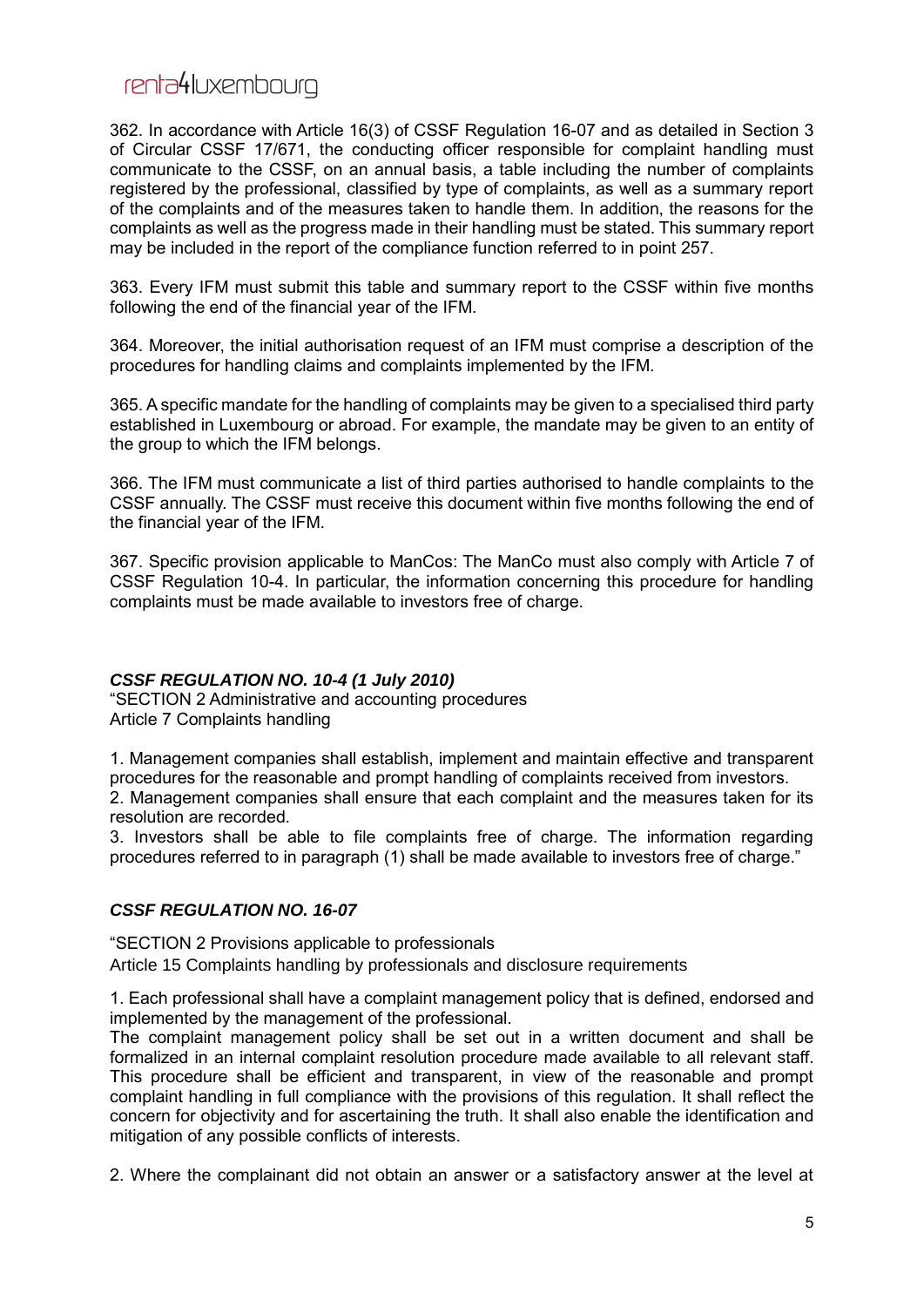which s/he submitted his/her complaint in the first instance, the internal procedure shall give him/her the opportunity to rise the complaint up to the level of the management of the professional. In this respect, the professional shall provide the contact details of a person responsible at this level.

3. The person responsible at the level of the management is in charge of the implementation and the efficient operation of a structure as well as the internal procedure for complaint handling referred to in paragraph (1). Subject to prior information of the CSSF on the arrangements to ensure that the full application of the provisions of this section remains assured, the person responsible at the level of the management may delegate the management of the complaints internally.

The professional shall ensure that each complaint as well as each measure taken to handle it are properly registered.

Moreover, s/he shall ensure that each complainant is informed of the name and contact details of the person in charge of his/her file.

4. The professionals shall provide clear, comprehensible, precise and up-to-date information on their complaint handling process, including:

- (i) details of how to complain (type of information to be provided by the complainant, identity and contact details of the person or of the department to whom the complaint should be directed, etc.);
- (ii) the procedure that will be followed to handle the complaint (moment where the professional acknowledges receipt thereof, indicative timetable for handling the complaint, existence of the procedure for out-of-court resolution of complaints before the CSSF, where appropriate, the commitment of the professional to resort to the out-of-court complaint resolution procedure, etc.).

The professionals shall publish the details of their complaint resolution procedure and the information on the CSSF acting as an out-of-court complaint resolution body in a clear, comprehensible and easily accessible manner, via its website, in case they have one, and where appropriate, in brochures, leaflets, contractual documents.

A written acknowledgement of receipt will be provided to the complainant within a period which shall not exceed 10 business days after receipt of the complaint, unless the answer itself is provided to the complainant within this period.

The professionals shall inform the complainants of the follow-up of their complaint.

The professionals shall:

- (i) seek to gather and to investigate all relevant evidence and information on each complaint;
- (ii) seek to communicate in a plain and easily comprehensible language;
- (iii) provide an answer without undue delay and in any case, within a period which cannot exceed one month between the date of receipt of the complaint and the date at which the answer to the complainant was sent. Where an answer cannot be provided within this period, the professional shall inform the complainant of the causes of the delay and indicate the date at which its examination is likely to be achieved.

5. Where the complaint handling at the level of the responsible person referred to in paragraph (2) did not result in a satisfactory answer for the complainant, the professional shall provide him/her with a full explanation of his/her position as regards the complaint.

The professional shall inform the complainant, on paper or by way of another durable medium, of the existence of the out-of-court complaint resolution procedure at the CSSF.

If the case arises, the professional confirms his/her decision to have recourse to the out-of court complaint resolution procedure to resolve the dispute.

Where the professional has undertaken to resort to the out-of-court complaint resolution procedure with the CSSF, s/he shall send to the complainant a copy of the present regulation or the reference to the CSSF website, as well as the different means to contact the CSSF to file a request, to the complainant.